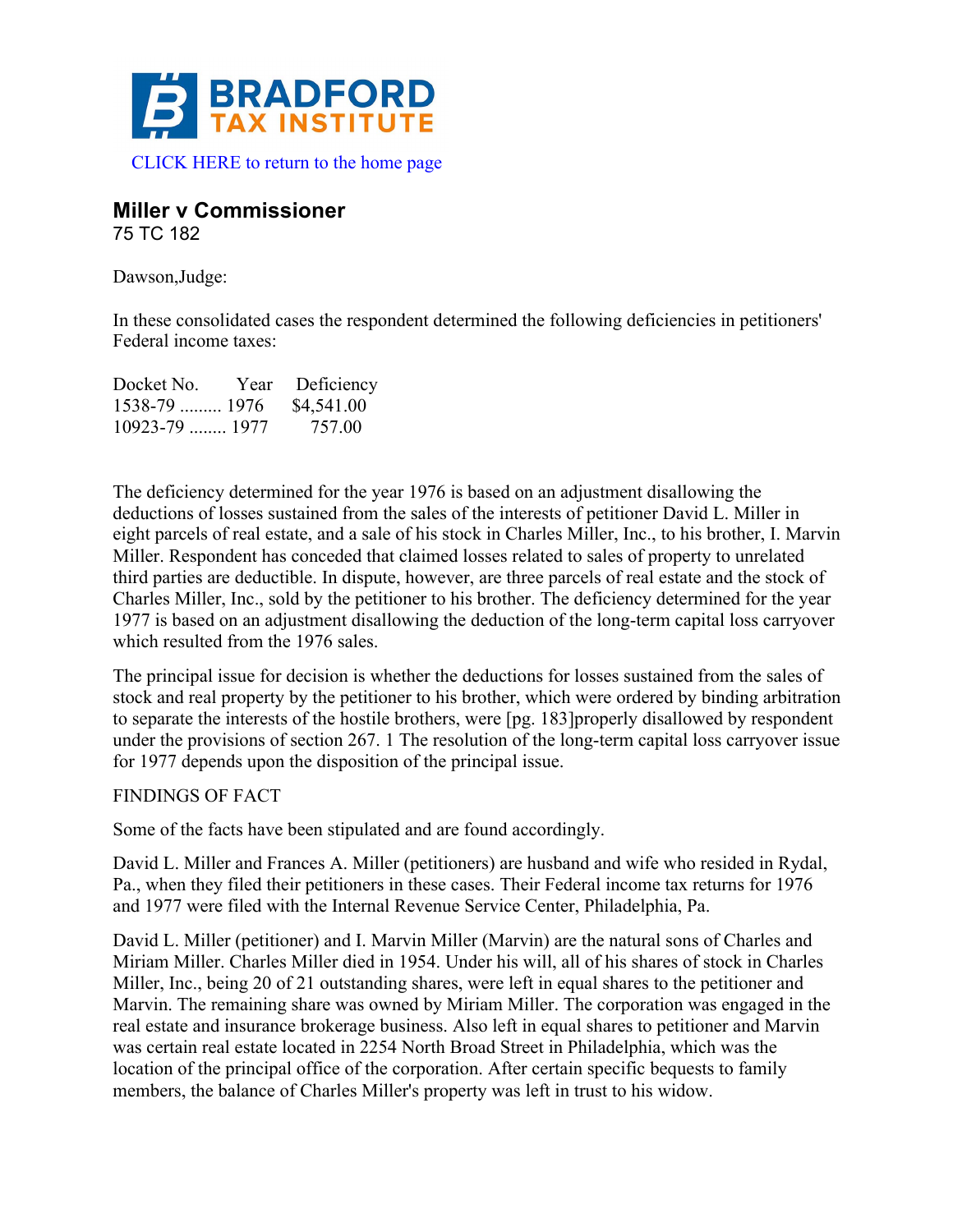Petitioner and Marvin jointly purchased additional parcels of real estate in Philadelphia. This additional real estate, the stock in the corporation, and the real estate distributed under the Will of Charles Miller later became the subject of a dispute between the brothers.

Petitioner was a student when his father died. He then worked part-time in the family business. Subsequently, he became a lawyer and has engaged in the practice of law. Marvin had been active in the family business before his father's death and has remained active in the business until the present time.

In January 1971, a serious dispute arose between the brothers resulting from allegations by the petitioner that Marvin had [pg. 184]improperly used funds collected on behalf of third parties in order to cover losses in the operation of the family business. By October 1971, the relationship between them became so strained that they could not mutually resolve their differences. They then retained arbitrators, who subsequently decided that the only way to end the dispute between the brothers was to enter into a binding award by the terms of which the petitioner would be required to sell to Marvin three parcels of real estate and his stock in the corporation.

On July 24, 1973, the arbitrators issued their report under the terms of which the brothers would sever their property interests as of that date. Both brothers took exceptions to the report, and on October 2, 1973, the arbitrators issued a supplemental report.

During the negotiation period, the brothers did not see each other socially and rarely spoke. Their strained relationship continued. They did not trust each other. Although petitioner is an attorney specializing in real estate and Marvin is in the real estate business, neither has referred any business to the other for several years.

Notwithstanding the issuance of the arbitrators' supplemental report, the brothers refused to abide by its terms until December 29, 1976, when, with certain modifications, the petitioner sold his stock in Charles Miller, Inc., to Marvin and his interests in the parcels of real estate at 2254 North Broad Street, 2222 North 15th Street, and 1248 W. Hazzard Street, all located in Philadelphia.

Petitioner has never reacquired an interest in the stock or properties he sold to Marvin. He has no control, directly or indirectly, over Marvin or the assets he sold to him.

On his Federal income tax return for 1976, the petitioner claimed a long-term capital loss of \$4,999 and three ordinary losses of \$331, \$2,274, and \$382, totaling \$2,987, resulting from the sales of the stock and the properties to his brother, Marvin.

In his notice of deficiency for 1976, the respondent disallowed the claimed deductions for the losses on the ground that they were not allowable under the provisions of section 267. [pg. 185]

### OPINION

The issue here involves the application and interpretation of section 267, 2 which disallows deductions for losses sustained from sales or exchanges of property between certain related parties.

Petitioner contends that section 267 does not prohibit the deductions for the losses he claimed on the sales to Marvin because the disallowed losses do not come within the intent or scope of section 267. He argues that (1) his relationship with Marvin was so hostile they were no longer "brothers"; (2) section 267(c)(4) refers not only to a connection established by birth, but also requires the presence of a "family relationship"; (3) section 267(c)(4) merely creates a rebuttable presumption that brothers by birth are within the ambit of section  $267(a)(1)$ ; (4) the decision in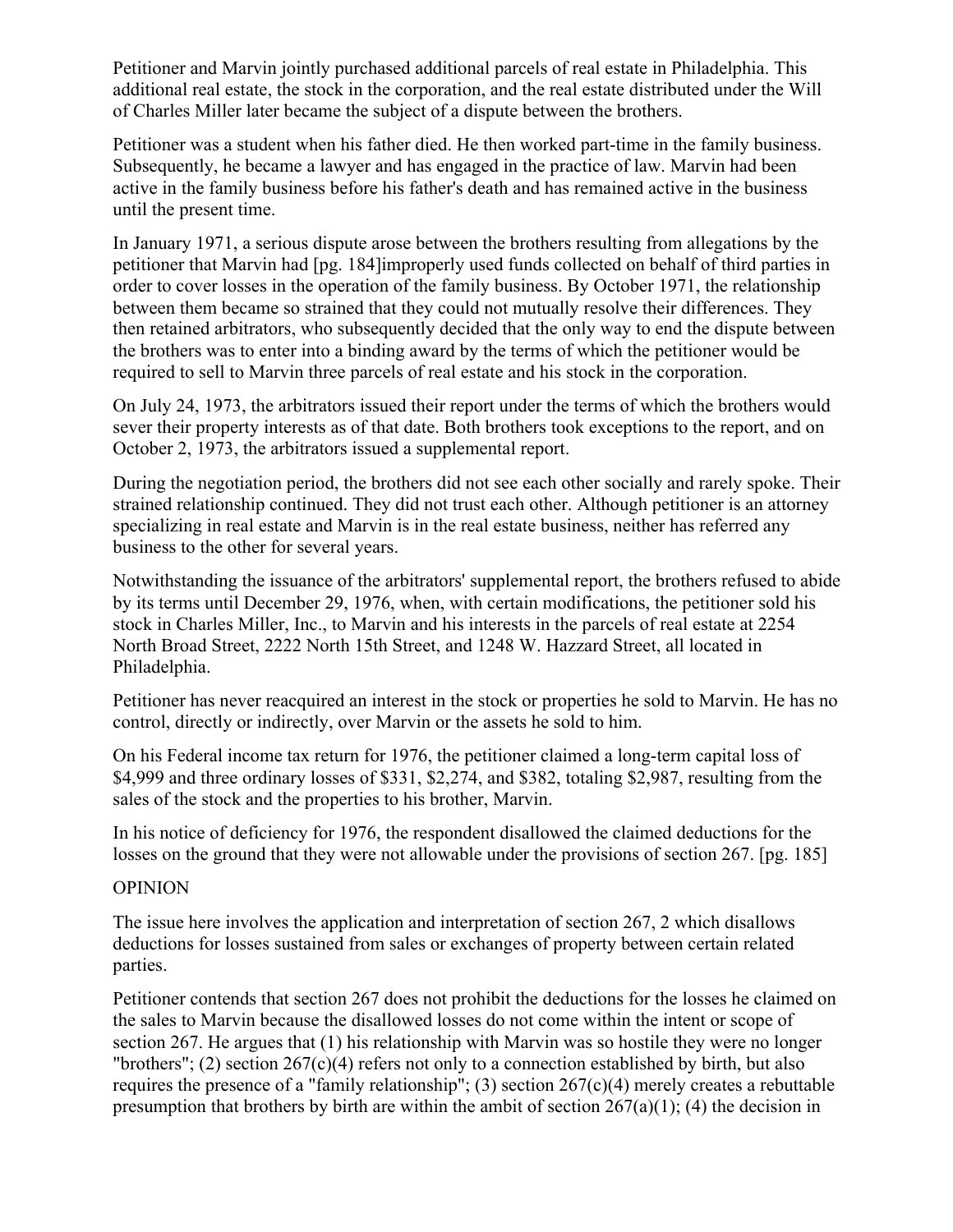McWilliams v. Commissioner, 331 U.S. 694 (1947), does not preclude a "family hostility" exception to section 267; and (5) some courts have created an exception to the family attribution rules of section 318 where the family members to the transactions were hostile. Respondent counters with arguments that (1) the plain language and intendment of section 267 precludes a "family hostility" exception; (2) there is an insufficient parallel between the provisions and legislative history of section 318 on the one hand and section 267, on the other; (3) all of the evidence, oral and documentary, relating to hostility between the petitioner and his brother should be treated as inadmissible because it is irrelevant in the application of section 267; and (4) [pg. 186] no deduction for a loss sustained from a sale or exchange of property between brothers is allowable under these circumstances.

We agree with respondent. In construing the language of section 267, its plain and obvious meaning should be followed. The phrase "no deduction shall be allowed" is clear. It means that no exceptions, not expressly provided for in section 267, are allowed.

The forerunners of section 267(a)(1) were section 24(a)(6) of the Revenue Act of 1934, 48 Stat. 691, and its cognate section 24(b)(1)(A) of the Internal Revenue Code of 1939. Prior to 1934, there was a fertile field for phantom sales and exchanges with the sole purpose of creating tax losses in transactions between related individuals. The problems of proof in cases involving intimate family relations presented extraordinary difficulties. Accordingly, since the property remained within the same family group after sale, Congress decided to impose an absolute prohibition against deduction in respect of such transactions, irrespective of whether the sale was bona fide, voluntary or involuntary, or direct or indirect. H. Rept. 704, 73d Cong., 2d Sess. 23 (1934), 1939-1 C.B. (Part 2) 554; S. Rept. 558, 73d Cong., 2d Sess. 27 (1934), 1939-1 C.B. (Part 2) 586. In Blum v. Commissioner, 5 T.C. 702 (1945), this Court held that a loss from the sale of a partnership interest from one brother to another was not deductible. We concluded that it was irrelevant whether or not the sale was bona fide and characterized the prohibition as absolute in its reach. We said (5 T.C. at 711-712):

It is true that a hardship may result in particulaar cases, as in this one, where the transaction is in entire good faith; and there is some indication in the history of the measure that the legislators were not unaware of that fact. However, it was the belief of the drafters that, on the whole, the measure would be fair to the great majority of taxpayers. Congress could have provided that no deduction should be allowed in respect of losses from intrafamily transactions unless they were bona fide. That it did not do. \*\*\* We could not, without indulging in judicial legislation, graft an exception upon the broad measure adopted by Congress.

### See also Zacek v. Commissioner, 8 T.C. 1056 (1947).

The scope of section 24(b)(1) of the 1939 Code was thoroughly considered by the Supreme Court in McWilliams v. Commissioner, 331 U.S. 694 (1947), which emphasized its broad sweep. It stated (pages 699-700): [pg. 187]

Section 24(b) states an absolute prohibition-not a presumption-against the allowance of losses on any sales between the members of certain designated groups. The one common characteristic of these groups is that their members, although distinct legal entities, generally have a nearidentity of economic interests. It is a fair inference that even legally genuine intra-group transfers were not thought to result, usually, in economically genuine realizations of loss, and accordingly that Congress did not deem them to be appropriate occasions for the allowance of deductions.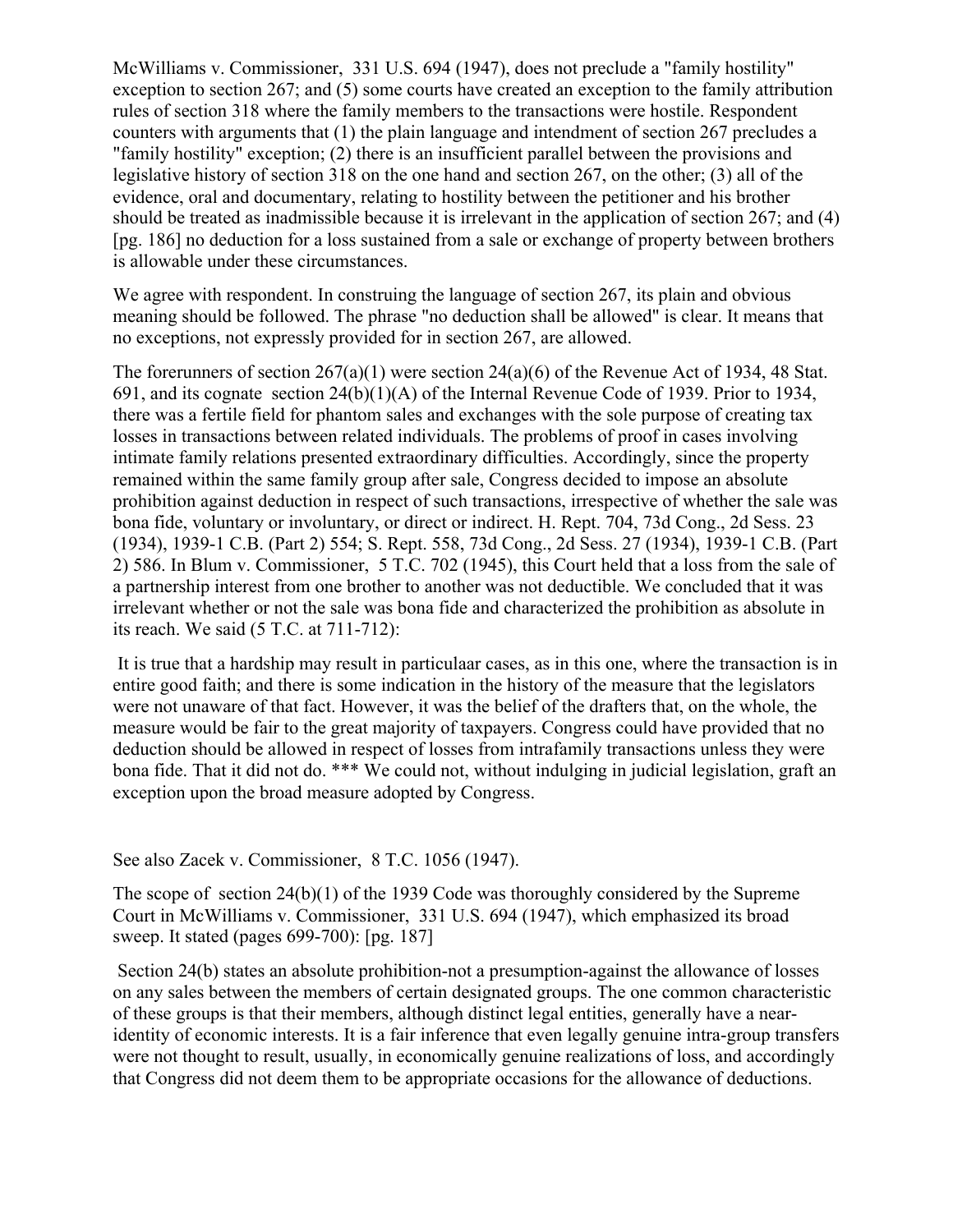The pertinent legislative history lends support to this inference. The Congressional Committees, in reporting the provisions enacted in 1934, merely stated that "the practice of creating losses through transactions between members of a family and close corporations has been frequently utilized for avoiding the income tax," and that these provisions were proposed to "deny losses to be taken in the case of [such] sales" and "to close this loophole of tax avoidance." Similar language was used in reporting the 1937 provisions. Chairman Doughton of the Ways and Means Committee, in explaining the 1937 provisions to the House, spoke of "the artificial taking and establishment of losses where property was shuffled back and forth between various legal entities owned by the same persons or person," and stated that "these transactions seem to occur at moments remarkably opportune to the real party in interest in reducing his tax liability but, at the same time allowing him to keep substantial control of the assets being traded or exchanged."

We conclude that the purpose of  $\S24(b)$  was to put an end to the right of taxpayers to choose, by intra-family transfers and other designated devices, their own time for realizing tax losses on investments which, for most practical purposes, are continued uninterrupted.

We are clear as to this purpose, too, that its effectuation obviously had to be made independent of the manner in which an intra-group transfer was accomplished, \*\*\*

[Fn. refs. omitted; emphasis supplied.]

Subsequently, the courts have rejected attempts to challenge the broad scope of section 267 by refusing to create an exception for "involuntary" sales. See Merritt v. Commissioner, 400 F.2d 417 (5th Cir. 1968), affg. 47 T.C. 519 (1967); Hassen v. Commissioner, 599 F.2d 305 (9th Cir. 1979), affg. 63 T.C. 175 (1974).

The main thrust of petitioner's argument is that the hostile relationship between himself and Marvin disqualified them as "brothers" within the meaning of section  $267(c)(4)$ . He asserts that "the term family implies friendly, closeness and intimacy." This conclusory statement is unsupported in fact and law. He also asserts that section  $267(c)(4)$ , which defines the term "family," does not include the entire definition of that term, and therefore the Court must examine whether a "family relationship" existed between the brothers. This points out the flaw in petitioner's argument. After conceding that the Court should [pg. 188]not investigate the underlying facts of the sale to determine whether it is bona fide, the petitioner argues that we should investigate those same facts to determine whether a "family relationship" exists between the brothers. Such an examination is neither necessary nor required. The parties have stipulated that the petitioner and Marvin are the natural children of Charles and Miriam Miller. That makes them "brothers," and the absolute prohibition of section  $267(a)(1)$  denies the deductions of the losses sustained from the sales of the stock and real property between them.

Petitioner has cited no authority indicating that he and Marvin are not "brothers" within the meaning of section 267(c)(4). In defining the term "family," Congress merely listed terms, such as "brother" and "sister," without defining them. Applying the ordinary rules of statutory interpretation, we think Congress intended their plain and obvious meaning. Certainly there is no indication in the legislative history of the statute that Congress contemplated anything other than a blood relationship being required to activate section 267. Funk & Wagnalls, Standard College Dictionary (1965) defines "brother" as "a male individual having the same parents as another."

We reject the petitioner's argument that section  $267(c)(4)$  establishes merely a rebuttable presumption that "brothers by birth" are within the reach of section 267(a)(1). This is contrary to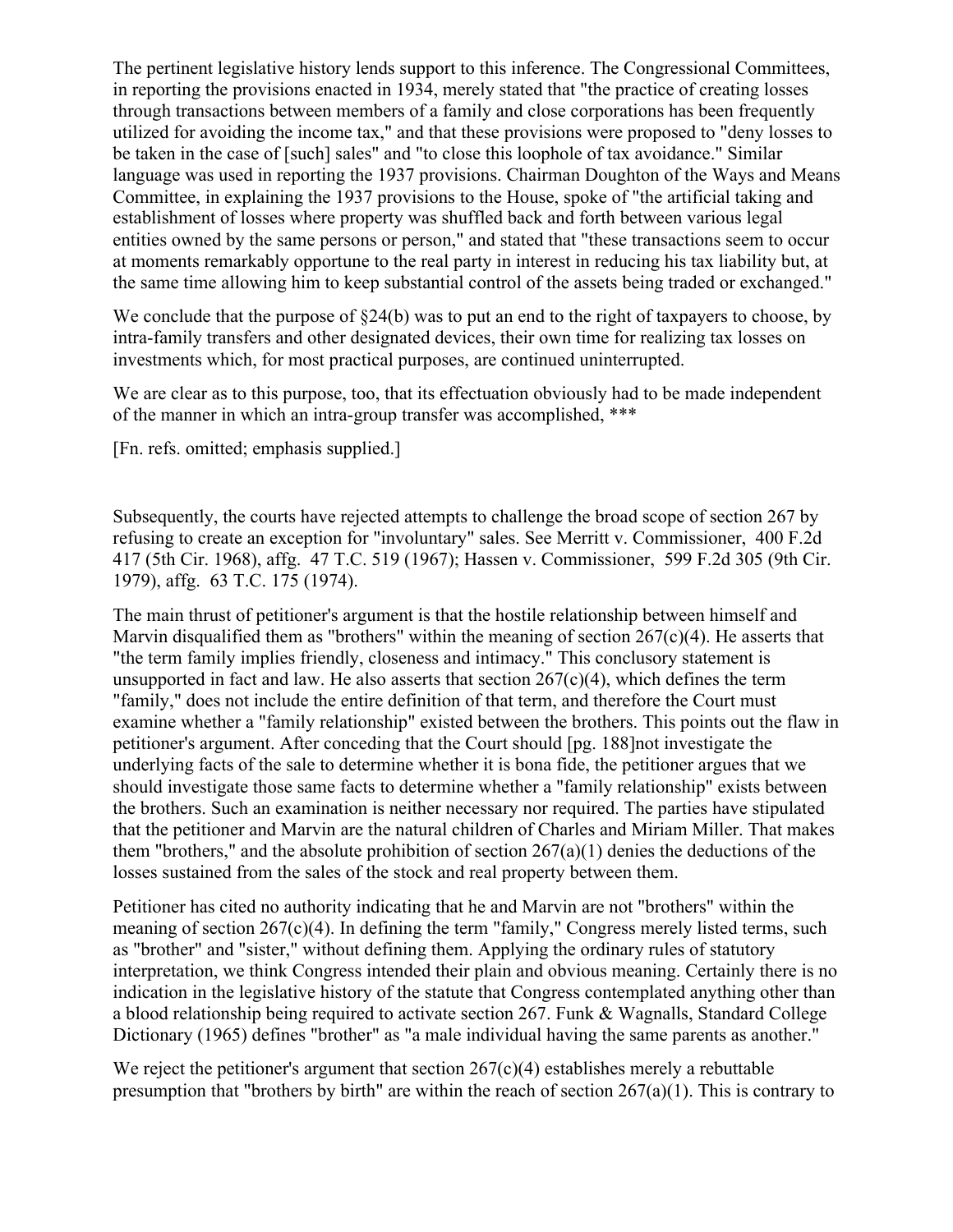the views expressed by the Supreme Court in McWilliams v. Commissioner, 331 U.S. 694 (1947), where it is stated that the forerunner of section 267 contains an "absolute prohibition" and not a presumption against the allowance of losses on any sales between members of certain designated groups. This by its terms includes brothers. Petitioner asserts that the refusal of the Supreme Court to read an exception into the statute in that case means that there are situations where an exception to the statute will be found. We disagree. It does not logically follow from the Supreme Court's failure to grant an exception to conclude that such exceptions exist.

The petitioner also argues that the term "brother" requires not only a blood relationship, "but a finding of social or economic affinity as well." He contends that the rationale behind the cases disallowing a deduction in similar situations is that the relationship between family members arises to some kind of unity of interest. He then argues that the record demonstrates "hostility" [pg. 189]which in turn demonstrates that the unity of interest does not exist. Again we disagree. First, this interpretation of the term "brother" is an unsupported conclusion. Second, petitioner has failed to carry his burden of showing a lack of family unity throughout these transactions. The record shows that the dispute between the brothers was handled by and between members and close friends of the family and that, when available, resort to litigation was avoided in order to protect the family business. Third, although the petitioner recognizes the rationale of Congress in implementing section 267, he ignores the method which Congress chose to enforce that intent. Congress obviously did not want the courts to face the difficult task of looking behind the sales. Instead, Congress made its prohibition absolute in reach, believing that this would be fair to the great majority of taxpayers. Blum v. Commissioner, 5 T.C. 702, 711-712 (1945).

Finally, the petitioner points out that a "family hostility" exception to the attribution rules of section 318 has been recognized in some cases. See, e.g., Estate of Squier v. Commissioner, 35 T.C. 950 (1961); Robin Haft Trust v. Commissioner, 510 F.2d 43 (1st Cir. 1975), vacating and remanding 61 T.C. 398 (1973). Based on these two cases, he contends that a parallel exists between sections 318 and 267. We disagree. Section 318, in relevant part, provides that an individual shall be treated as the owner of shares of stock owned by certain related parties for the purpose of determining whether the distribution of property in exchange for stock is to be treated as a dividend or a sale. In the Squier case, this Court looked to all of the facts and circumstances surrounding the transaction and concluded that a sale had occurred. One of the factors considered was the "hostility" between the two parties who were related within the meaning of the statute. Subsequent to the opinions in Squier and Bradbury v. Commissioner, 298 F.2d 111 (1st Cir. 1962), affg. a Memorandum Opinion of this Court, the Supreme Court decided United States v. Davis, 397 U.S. 301 (1970), in which it held that the attribution rules are applicable for purposes of determining whether a distribution is essentially equivalent to a dividend under section 302(b)(1). That holding was later followed in other cases. See Fehrs Finance Co. v. Commissioner, 58 T.C. 174 (1972), affd. 487 F.2d 184 (8th Cir. 1973); Sawelson v. Commissioner, 61 T.C. 109 (1973). [pg. 190]

In the Robin Haft Trust case this Court said that "we believe that in view of the Supreme Court's opinion in Davis, the petitioners' reliance upon Squier and Bradbury is misplaced, and we hold that the applicability of the attribution rules is not affected by the circumstances [family fight] which led to the redemption." 61 T.C. at 403. This conclusion was followed by Niedermeyer v. Commissioner, 62 T.C. 280, 283 (1974). Later on in the appeal of the Robin Haft Trust case, the Court of Appeals for the First Circuit reiterated the doctrine of Squier, i.e., "family discord could belie the community-of-interest rationale of the attribution rules and was thus a relevant circumstance in determining dividend equivalency under [302](b)(1)." 510 F.2d at 46. Thus, it